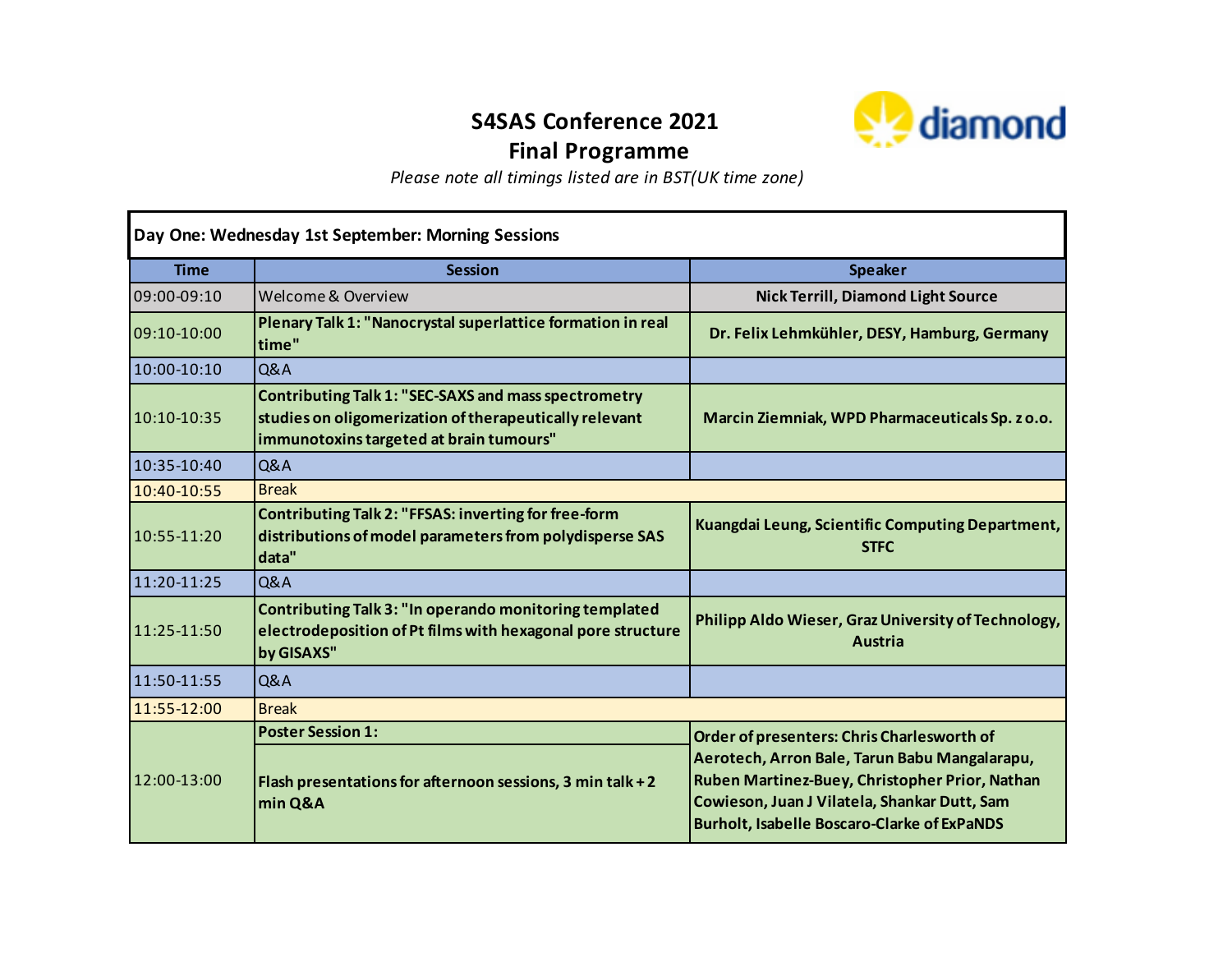| Day One: Wednesday 1st September: Afternoon Sessions |                                                                                          |                                                                                                                                                                                                                                                                                                                                                                                                                                                |  |  |
|------------------------------------------------------|------------------------------------------------------------------------------------------|------------------------------------------------------------------------------------------------------------------------------------------------------------------------------------------------------------------------------------------------------------------------------------------------------------------------------------------------------------------------------------------------------------------------------------------------|--|--|
| <b>Time</b>                                          | <b>Session</b>                                                                           | <b>Speaker</b>                                                                                                                                                                                                                                                                                                                                                                                                                                 |  |  |
| $13:00 - 14:00$                                      | <b>Break for Lunch</b>                                                                   |                                                                                                                                                                                                                                                                                                                                                                                                                                                |  |  |
| 14:00 - 15:00                                        | Poster Session 1 Presentions (2 x 30 mins):<br>Private breakout rooms discussing posters |                                                                                                                                                                                                                                                                                                                                                                                                                                                |  |  |
|                                                      | Zoom Link provided via Meeting Mojo virtual platform                                     |                                                                                                                                                                                                                                                                                                                                                                                                                                                |  |  |
| 14:00 - 14:30                                        | Poster Presenters 1-5 (1st Session)                                                      | Breakout Room 1: Chris Charlesworth, European<br>Control Systems Engineer, Aerotech<br>Breakout Room 2: Arron Bale, MoSMed CDT,<br><b>Durham University</b><br>Breakout Room 3: Tarun Babu Mangalarapu,<br>Metallurgical and Materials Engineering<br>Department, Indian Institute of Technology Madras<br>Breakout Room 4: Rubén Martínez-Buey, University<br>of Salamanca<br><b>Breakout Room 5: Christopher Prior, Durham</b><br>University |  |  |
| $14:30 - 15:00$                                      | Poster Presenters 6-10 (2nd Session)                                                     | Breakout Room 1: Nathan Cowieson, Diamond Light<br>Source<br>Breakout Room 2: Juan J Vilatela, IMDEA Materials<br>Breakout Room 3: Shankar Dutt, Australian National<br>University<br>Breakout Room 4: Sam Burholt, Diamond Light<br>Source<br>Breakout Room 5: Isabelle Boscaro-Clarke, Head of<br>Communications & Engagement, ExPaNDS                                                                                                       |  |  |
| $15:00 - 15:15$                                      | <b>Break</b>                                                                             |                                                                                                                                                                                                                                                                                                                                                                                                                                                |  |  |
| 15:00 -17:00                                         | SPEED NETWORKING via Meeting Mojo virtual platform                                       |                                                                                                                                                                                                                                                                                                                                                                                                                                                |  |  |
|                                                      | 1-2-1 Private Video Meetings with attendees                                              |                                                                                                                                                                                                                                                                                                                                                                                                                                                |  |  |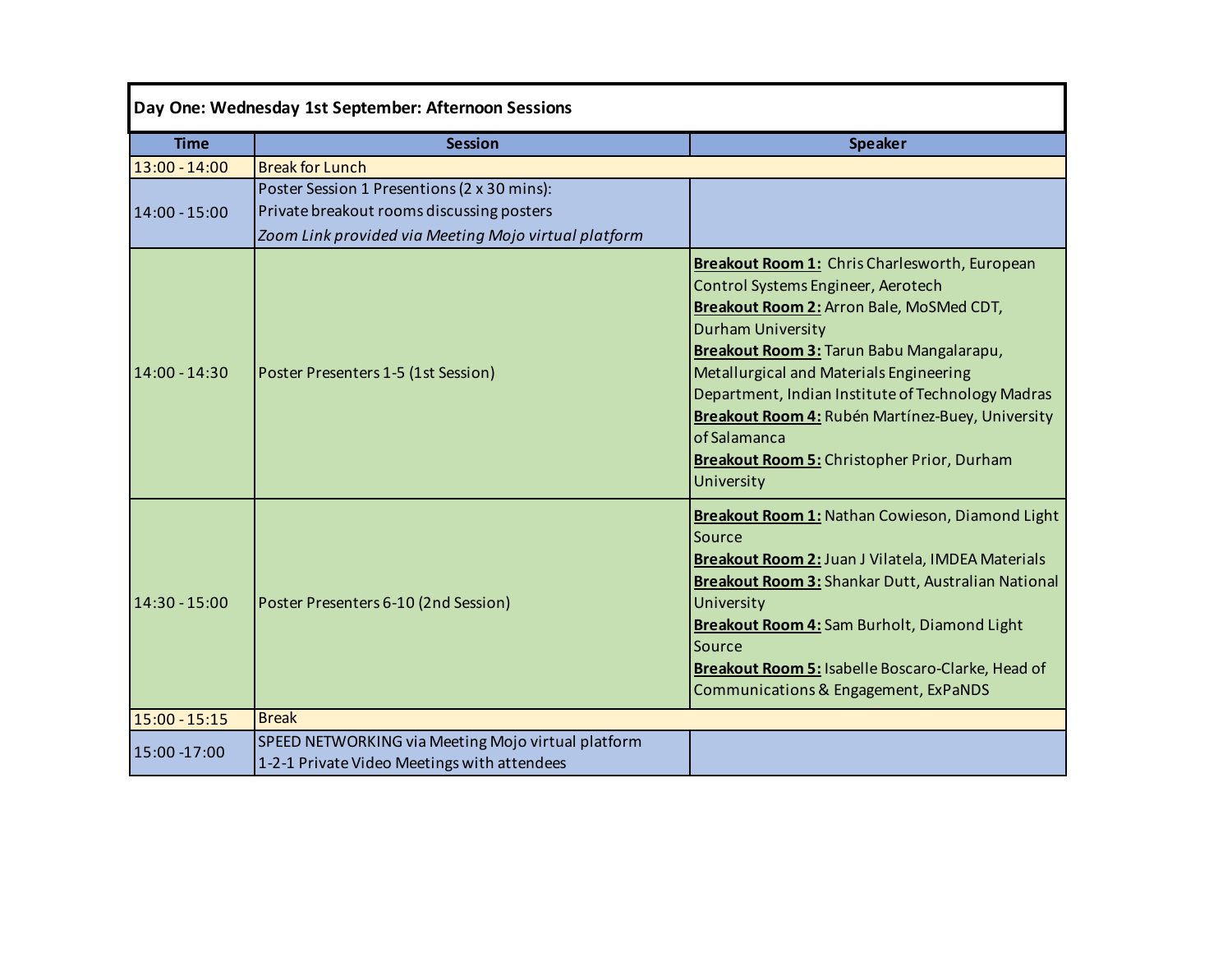| Day Two: Thursday 2nd September: Morning Sessions |                                                                                                                                  |                                                                                                                                     |  |
|---------------------------------------------------|----------------------------------------------------------------------------------------------------------------------------------|-------------------------------------------------------------------------------------------------------------------------------------|--|
| <b>Time</b>                                       | <b>Session</b>                                                                                                                   | <b>Speaker</b>                                                                                                                      |  |
| $09:00 - 09:10$                                   | Welcome to Day 2 & Overview                                                                                                      | Andy Smith, Diamond Light Source                                                                                                    |  |
| 09:10-09:35                                       | Contributing Talk 4: "Solution structure of the flexible<br>multidomain protein follistatin"                                     | Natalija Stepurko, University of Cambridge                                                                                          |  |
| 09:35-09:40                                       | <b>Q&amp;A</b>                                                                                                                   |                                                                                                                                     |  |
| 09:40-10:05                                       | <b>Contributing Talk 5: "Seeds of imperfection rule the</b><br>mesocrystalline disorder in natural anhydrite single<br>crystals" | <b>Tomasz Stawski, Federal Institute for Materials</b><br><b>Research and Testing (BAM)</b>                                         |  |
| 10:05-10:10                                       | Q&A                                                                                                                              |                                                                                                                                     |  |
| 10:10-10:25                                       | <b>Break</b>                                                                                                                     |                                                                                                                                     |  |
| 10:25-10:50                                       | Contributing Talk 6: "The meticulous approach: fully<br>traceable scattering data via a comprehensive lab<br>methodology"        | Brian Richard Pauw, Bundesanstalt für<br>Materialforschung und -Prüfung, Berlin, Germany                                            |  |
| 10:50-10:55                                       | Q&A                                                                                                                              |                                                                                                                                     |  |
| 10:55-11:20                                       | <b>Contributing Talk 7: "A Scattering Approach to</b><br>Understanding Gel-to-Crystal Transitions in Supramolecular<br>Gels"     | Annela Seddon, University of Bristol                                                                                                |  |
| 11:20-11:25                                       | Q&A                                                                                                                              |                                                                                                                                     |  |
| 11:25-11:50                                       | <b>Contributing Talk 8: "Development of SAXS/WAXS to</b><br>Investigate the Stability of Atherosclerotic Plaque"                 | <b>Rebecca Mackley, University of Warwick</b>                                                                                       |  |
| 11:50-11:55                                       | Q&A                                                                                                                              |                                                                                                                                     |  |
| 11:55-12:00                                       | <b>Break</b>                                                                                                                     |                                                                                                                                     |  |
|                                                   | <b>Poster Session 2:</b>                                                                                                         | Order of presenters: Lisa Glatt of Dectris, Joshua                                                                                  |  |
| 12:00-13:00                                       | Flash presentations for afternoon sessions, 3 min talk + 2<br>min Q&A                                                            | White, Marino Santos, Aaron Chambers, Han Yin,<br>Sumea Klokic, Olga Matsarskaia, Danielle Winning,<br><b>Andy Smith, Paul Wady</b> |  |
|                                                   |                                                                                                                                  |                                                                                                                                     |  |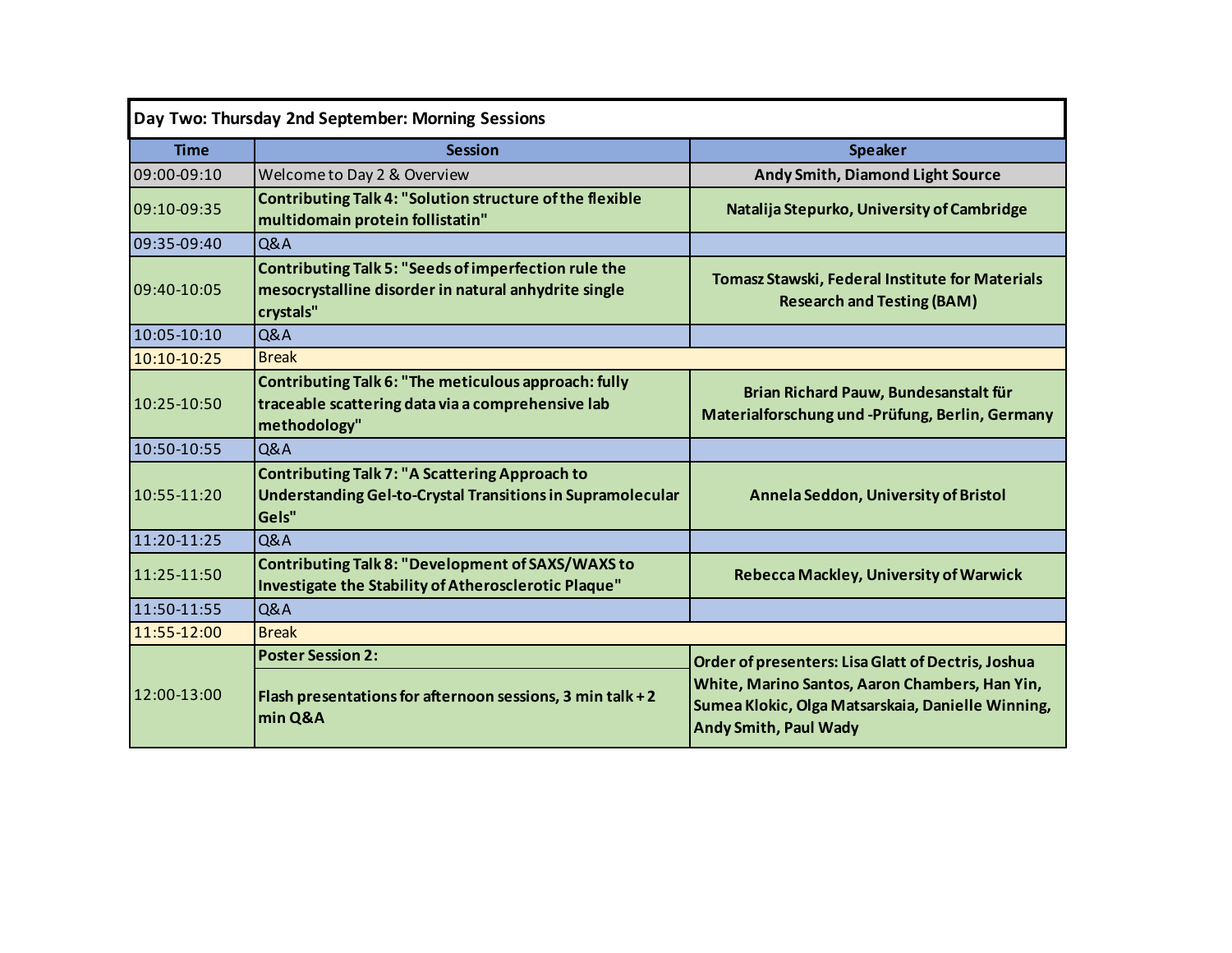| Day Two: Thursday 2nd September: Afternoon Sessions |                                                                                                   |                                                                                                                                                                                                                                                                                                                                                                                                  |  |  |
|-----------------------------------------------------|---------------------------------------------------------------------------------------------------|--------------------------------------------------------------------------------------------------------------------------------------------------------------------------------------------------------------------------------------------------------------------------------------------------------------------------------------------------------------------------------------------------|--|--|
| <b>Time</b>                                         | <b>Session</b>                                                                                    | <b>Speaker</b>                                                                                                                                                                                                                                                                                                                                                                                   |  |  |
| $13:00 - 14:00$                                     | <b>Break for Lunch</b>                                                                            |                                                                                                                                                                                                                                                                                                                                                                                                  |  |  |
|                                                     | Poster Session 2 Presentions (2 x 30 mins):                                                       |                                                                                                                                                                                                                                                                                                                                                                                                  |  |  |
| 14:00 - 15:00                                       | Private breakout rooms discussing posters                                                         |                                                                                                                                                                                                                                                                                                                                                                                                  |  |  |
|                                                     | Zoom Link provided via Meeting Mojo virtual platform                                              |                                                                                                                                                                                                                                                                                                                                                                                                  |  |  |
| 14:00 - 14:30                                       | Poster Presenters 1-5 (1st Session)                                                               | <b>Breakout Room 1: Lisa Glatt, Product Manager</b><br><b>Specific Solutions, Dectris</b><br>Breakout Room 2: Joshua White, University of<br>Southampton, Diamond Light Source, ISIS neutron<br>muon source<br>Breakout Room 3: Marino Santos, UCIBIO, FCT-NOVA<br><b>Breakout Room 4: Aaron Chambers, University of</b><br>Birmingham<br><b>Breakout Room 5: Han Yin, University of Bath</b>    |  |  |
| 14:30 - 1500                                        | Poster Presenters 6-10 (2nd Session)                                                              | Breakout Room 1: Sumea Klokic, Technical<br>University Graz/ SAXS Beamline@ ELETTRA<br>Synchrotron<br>Breakout Room 2: Olga Matsarskaia, Institut Laue-<br>Langevin, Grenoble, France<br><b>Breakout Room 3: Danielle Winning, University</b><br><b>College Dublin</b><br><b>Breakout Room 4: Andy Smith, Diamond Light</b><br>Source<br><b>Breakout Room 5: Paul Wady, Diamond Light Source</b> |  |  |
| 15:00 - 15:15                                       | <b>Break</b>                                                                                      |                                                                                                                                                                                                                                                                                                                                                                                                  |  |  |
| 15:00 -17:00                                        | SPEED NETWORKING via Meeting Mojo virtual platform<br>1-2-1 Private Video Meetings with attendees |                                                                                                                                                                                                                                                                                                                                                                                                  |  |  |